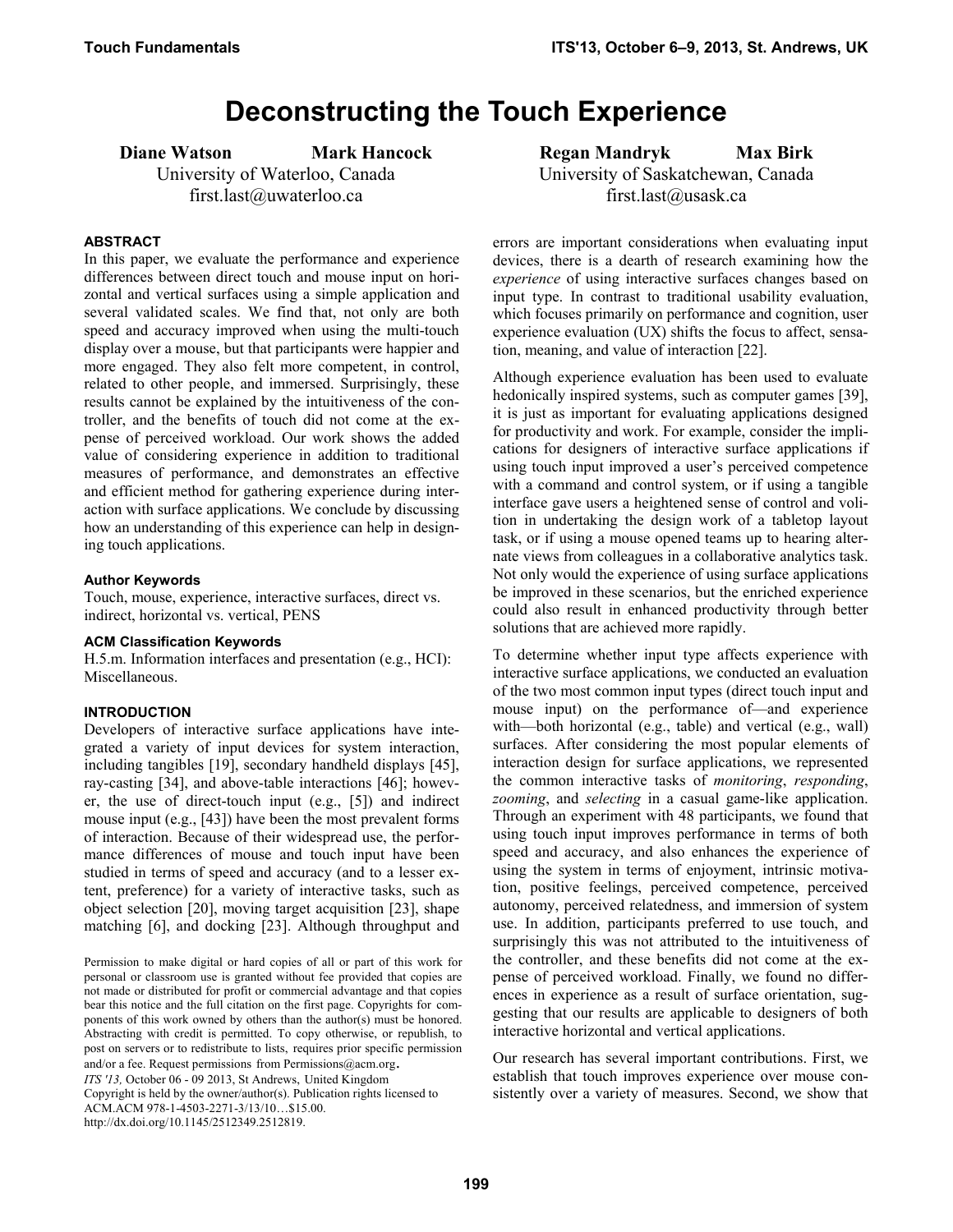the improvements to experience do not come at a performance cost, but are actually accompanied by improved speed and accuracy. Third, we demonstrate an effective method for gathering experience with surface applications that is also efficient—our measures took minutes to gather and analyze, yielding a 'discount' method for experience evaluation of interactive systems that provides value, without requiring a significant investment of time, money, or training. Fourth, we discuss the implications of the improved experience of touch input for designers of interactive surface applications.

In an age where interactive systems are becoming more prevalent and more complex, the competition among surface applications for dominance is fierce; understanding experience with technology is as important as understanding performance. Our work demonstrating that direct touch improves performance and enhances experience is a first step toward the comprehensive, robust, and holistic evaluation of experience with interactive surface applications.

## **RELATED WORK**

In this paper, we apply an established evaluation technique for games to the domain of interactive surface applications. In this section, we describe the common techniques used for evaluating multi-touch surfaces, and introduce the techniques used in this paper to add to this understanding.

## **Evaluating Multi-touch Surfaces**

Multi-touch research has largely been driven by the invention of new technology capable of sensing multiple hands, fingers, or people [5,8,15]. Researchers have evaluated this technology and multi-touch interaction in general by investigating performance, by observing people's behaviour, and by querying people's expectations of its use.

# *Multi-Touch Performance Evaluation*

Research has explored the effects of a variety of hardware conditions on human performance with interactive surfaces. For instance, Ryall et al. [37] investigated the effect of display size and group size on task performance and Wigdor et al. [51] looked at the effect of display orientation on perception of on-screen 2D graphics. Hancock et al. [9] evaluated the perception of on-screen 3D graphics, and Valkov et al. [48] explored the effects of depth perception using 3D stereo on touch interaction.

A significant amount of the research on interactive tables and walls involves the design, implementation, and evaluation of novel interaction techniques for these displays. These often include menu systems [24,7], movement and rotation techniques in both 2D and 3D [10,21,44,35] as well as interaction with specific data visualizations (e.g., [27]).

The evaluation of these display factors and perceptual phenomena, as well as the evaluation of novel interaction techniques, most frequently makes use of performance measures to validate findings. Specifically, common tasks found in these evaluations include the moving and rotating of 2D or 3D virtual objects or the sorting or piling of onscreen objects. Many studies also include follow-up questionnaires or interviews, or observations made by the experimenter with anecdotes about qualitative phenomena not well described by the performance data. While the use of follow-up data can provide a richer understanding of the data in the study, the questions asked are rarely standardized and are difficult to compare between studies.

## *Observing Behaviour*

Research has also directly investigated the qualitative aspects of the physical setup. These studies have led to valuable frameworks of behaviour including an understanding of how people adopt territories when using tables [41] and walls [1], and how they behave in both public settings [17] and more private ones [36]. These examples each involved the examination of behaviour using physically similar conditions in order to inform the design of digital displays. Observational studies have also been used "in the wild" to determine how people use multi-touch technology in a more realistic setting [13,14,16,31]

Rather than investigating performance, these observational studies described multi-touch interaction in terms of measures such as the number of touches used and when they were used, or the types and nature of gestures. These studies also described body language and movement around the interactive tables or walls. Many of these studies suggested that interactive tables and walls can be highly engaging [6,16,23] and sometimes identify elusive or difficult-tomeasure phenomena, such as the cool-factor [16]. While these observational studies provide very rich data about the use of technology, the studies described in this research are not easy to reproduce, and the method of identifying novel or interesting aspects of behaviour often relies on experimenter expertise and intuition.

#### *Measuring Expectation: User-Defined Gestures*

A common idea in much of the interactive surface literature includes the notion that touch interfaces are intuitive or easy to use. This has led to a kind of reversal of the evaluation process [28,29,52]: rather than designing gestures to be "intuitive", researchers ask participants in a study to describe the gestures they *expect* to be able to perform to accomplish specific tasks.

While this technique was designed to determine a gesture set for interactive surfaces, it involves a measure of agreement to evaluate the suitability of a gesture. Morris et al. [28] also describe a method for comparing these gestures to designer-created gestures. Specifically, this work asks participants whether the gesture would "be a good way to execute that command" and whether it would be "easy to perform". The work suggests that high agreement relates to ease of use and suitability of gesture.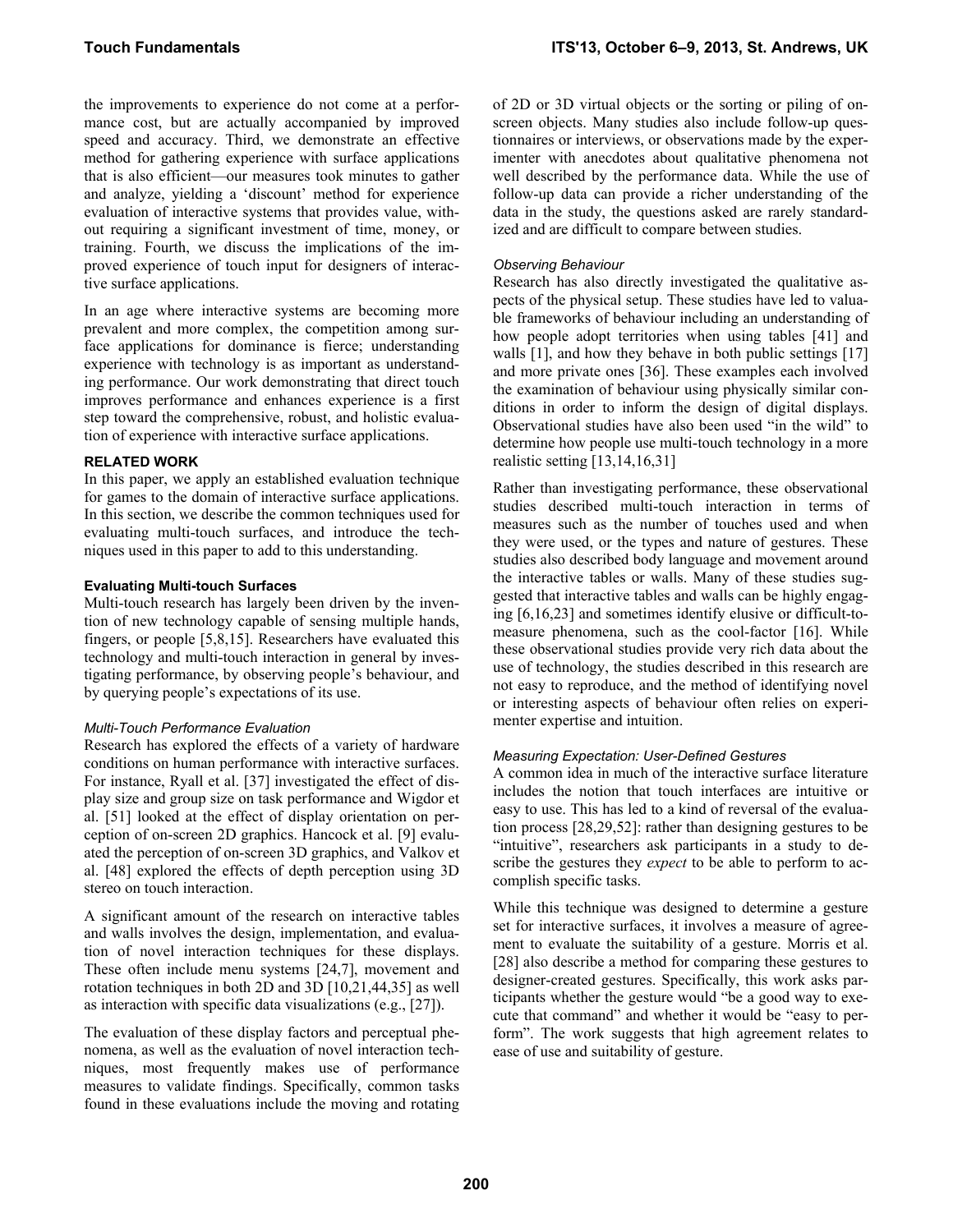## **Comparing Touch and Mouse Interaction**

In this work, we describe a study that compares the experience of using a mouse to that provided by touch interaction. The mouse/touch comparison has been made in prior work; however, prior work has focused primarily on the performance metrics discussed previously. Tan et al. [47] found an increase in performance of tasks requiring spatial memory and recall when using touch devices, through kinesthetic cues. Early work by Shanis and Hedge [43] showed that the mouse beat multi-touch for data entry and cursor positioning (in terms of speed) but cite familiarity with the devices as a contributing factor. Forlines et al. found significant increases in speed when performing target selection using multi-touch, but a decrease when performing shape matching [6]. They also found that participants had a preference for the touch-table over the mouse [6]. Kin et al. [20] found that target selection speed was improved in multi-touch devices, with the majority of the improvements coming from single-handed selections. Leftheriotis et al. [23] showed that multi-touch is more efficient than the mouse when doing target acquisition tasks of moving targets and shape docking tasks. In the current work, we replicate many of these performance findings, but add to it a more complete understanding of the experience of using touch vs. mouse in both horizontal and vertical setups.

One exception to the focus on performance measures is the study by Leftheriotis [23]. This work used a validated scale measuring flow to find that multi-touch was more hedonic than the mouse. The authors interpret this as enjoyment; however there is no discussion of whether the differences were significant, and the evaluation of experience in the study was limited to this single validated scale.

Because of the collaborative affordances presented by interactive surfaces, there has also been significant work done on collaboration around tables and walls. As our study focuses on single-person interaction, we do not discuss the breadth of collaborative work here; however, as with the single-user studies presented, research on surface collaboration typically uses a combination of performance measures and behaviour observation.

#### **Evaluating Experience**

Although uncommon in surface research, focusing on user experience—as opposed to human performance—has a history of use when evaluating interactions with technology. Norman [30] argued that we should consider emotion in design in a move away from usability analysis toward user experience analysis. Similarly, the rise of the field of affective computing—which considers "computing that relates to, arises from, or deliberately influences emotion" [32] following Picard's seminal publication on the topic, has placed an emphasis on understanding the affective and cognitive-affective responses that users have to their technological interactions. Hassenzahl and Tractinsky [12] present a review of the early voices that pushed for considering hedonic aspects of experience evaluation alongside pragmatic aspects. They consider the approach of a positive HCI, where designers are concerned with providing high-quality experiences, rather than being merely concerned with preventing usability problems (similar to the notion that absence of disease does not equal health). Finally, the evaluation of play technologies, where the primary goals are to challenge and entertain the user, has focused more broadly on experience over usability by adopting variations on approaches designed for traditional usability evaluation [25].

More recently, theories of motivation have informed the design of scales that assess experience from the perspective of need satisfaction [39]. In particular, this approach promotes that intrinsic motivation is foundational to the enjoyment of interactive experiences, and can be attributed to volition and achievement inherent in the person (as distinct from external motivators, such as deadlines). The concepts used to describe a motivated experience are:

*Competence.* The experience of competence derives from challenge, and the personal effort of mastering challenges. *Autonomy.* The experience of autonomy derives from volition and willingness to perform a task. Experiencing greater autonomy will allow a person to feel more in control.

*Relatedness.* The experience of relatedness is a heightened feeling of belonging to a group, or being connected to others. Although some have argued for leaving out the subscales on relatedness in single-user systems [18], it is possible that input types could differentially support a participant's feeling of connection to others, and thus was included them in our study.

*Immersion.* The experience of immersion or presence is described as the sense that one is within the world. Immersion is supported by greater competence and autonomy.

*Intuitive Control.* Controls are intuitive when they do not interfere with one's sense of presence, are easily mastered, and make sense in context.

# **STUDY: EVALUATING THE EXPERIENCE OF TOUCH**

We designed an experiment to better understand performance and experience with mouse and touch input on vertical and horizontal surfaces. Specifically, we were interested in developing a deeper understanding of a person's need satisfaction, motivation, and affective state when using touch devices and comparing that to an understanding obtained through more standard metrics of performance and workload. We were also interested in how the surface orientation of touch interaction would affect these measures.

#### **Study Design**

The study was a 2×2 within-subjects design with *display orientation* (vertical and horizontal) and *input device* (touch and mouse) as factors. Each participant completed four conditions in one of four orders (Table 1). Each condition included up to one minute of training and five minutes of play. After each condition, participants completed validated questionnaires on workload, experience, and need satisfaction.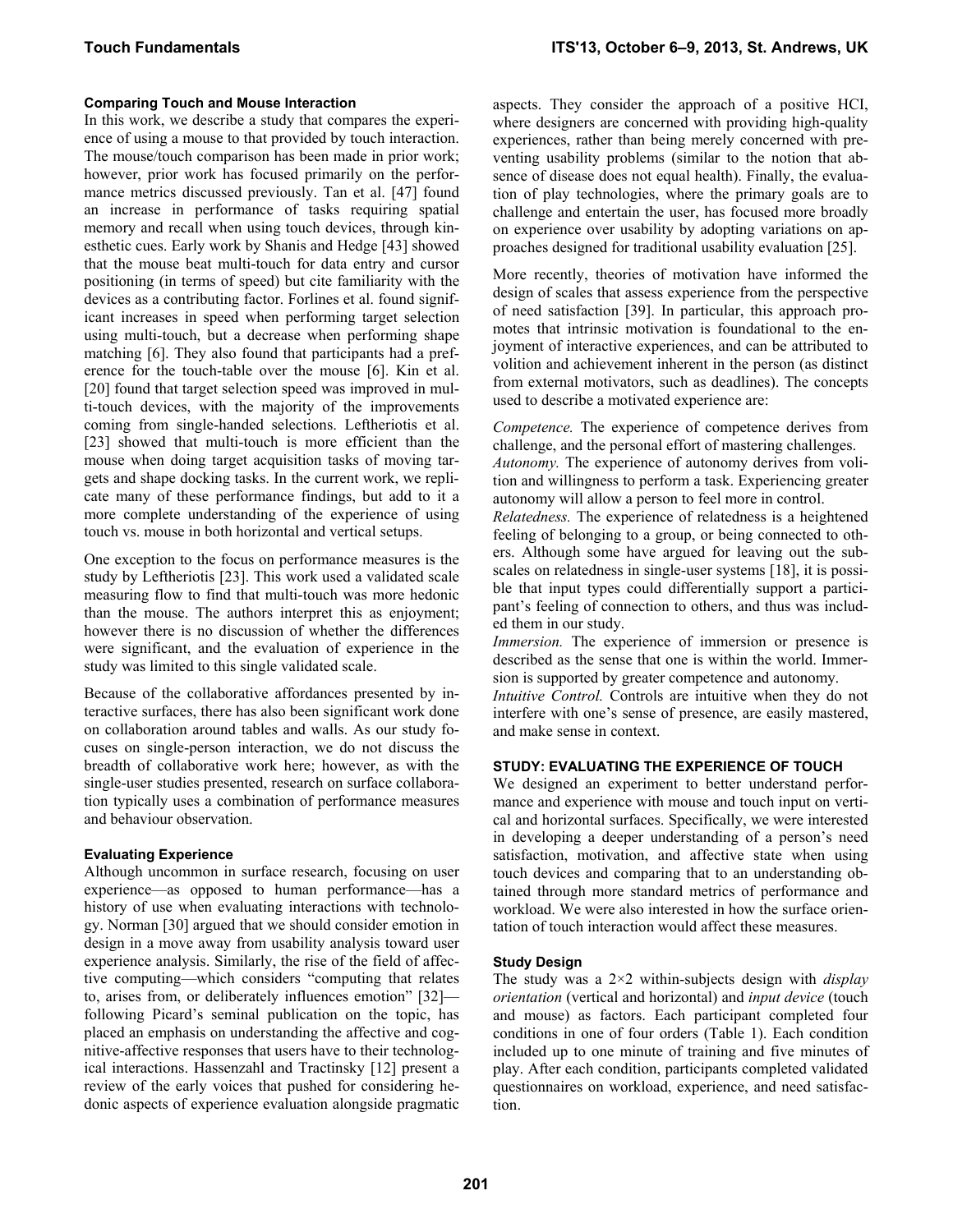

**Figure 1 shows the basic gameplay (left) showing two insect swarms (dots above the tree line) and a zoomed in insect swarm (right). The animals, insects, insect swarms and clouds were animated. Participants tapped or clicked to shoot animals and insects.** 

|                | $\leq 1$ | - 5 | <1 | 5 | $<$ 1 | 5                                                           | $<$ 1 | 5 |   |
|----------------|----------|-----|----|---|-------|-------------------------------------------------------------|-------|---|---|
| 1 <sup>1</sup> |          |     |    |   |       | Tr   HT   Q   Tr   HM   Q   Tr   VT   Q   Tr   VM   Q       |       |   |   |
|                |          |     |    |   |       | $2$   Tr   VT   Q   Tr   VM   Q   Tr   VT   Q   Tr   VT   Q |       |   |   |
|                |          |     |    |   |       | 3   Tr   HM   Q   Tr   HT   Q   Tr   HT   Q   Tr   HM   Q   |       |   |   |
|                |          |     |    |   |       | $4$   Tr   VM   Q   Tr   VT   Q   Tr   HM   Q   Tr   HT     |       |   | Q |

**Table 1 Study Ordering. Training (Tr) took up to one minute. Each Condition (H = Horizontal, V= Vertical, T = Touch, M = Mouse) took 5 minutes. Participants had a variable time to complete the condition questionnaires (Q).** 

#### **Participants**

The study ran simultaneously at two different universities, and was approved by the research ethics board at both institutions. Participants were recruited through mailing lists and posters. There were 48 participants (24 at each location), aged 19-36 (*Mdn*=25), with 16 females. The study took approximately 45 minutes to one hour, and participants were given \$10 or a \$10 gift card for participating.

# **Apparatus**



**Figure 2 shows the experimental setup with both a vertical and horizontal display.** 

The study took place in both locations using identical Dell S2340T multi-touch displays. The base of the display was located 7.6 cm from the edge of the table. The initial position of the mouse was located in line with the base and 2.5 cm from the edge of the display. The display's location relative to participants was controlled; however participants were told they could adjust the chair placement for comfort.

An effort was made to keep the equipment consistent between locations; however, two models of a common mouse (Logitech LZ026HR and LZ107HU) were used. See Figure 2 for the setup.

#### **Task**

During each condition, the participants played a simple 2D shooting gallery style game. We chose a simple game as a task for several reasons. First, the game abstracts, simplifies, and repeats actions common to interactive surface use (i.e., monitoring, response, zoom, selection). Second, many surface interaction studies have also made use of games as both an example application [3] and a mechanism for testing collaborative work [42]. Third, the use of validated scales for understanding differences in user experience has been demonstrated for video games [39,2]; thus, there is some advantage to having participants answer questions in this context.

In this game, animals appeared on the screen, either by popping up in the middle, or crossing from side-to-side. Participants shot these animals by either clicking on them once (mouse), or tapping with a single finger (touch). Each animal was worth one point. To keep the bandwidth of input consistent, only one tap could be active on the screen at a time (i.e., it was not possible to shoot in multiple places at once by using multiple fingers). Dragging and shooting was also not possible in any condition – participants had to make a discrete selection of the target. Participant score was shown in the upper left corner and a timer was shown in the upper right corner (Figure 1).

During the game, insect swarms would appear at random in three fixed locations on the display. In order to shoot these insects, participants would have to zoom in using the scroll wheel (mouse) or using a standard multi-touch pinch gesture (touch). The insects in the swarm moved in quick circles making them harder to hit, but were worth 2-5 points to encourage participants to zoom. Zooming out made the swarm disappear from the screen, even if not all of the insects had been shot. Figure 1 shows a zoomed in swarm.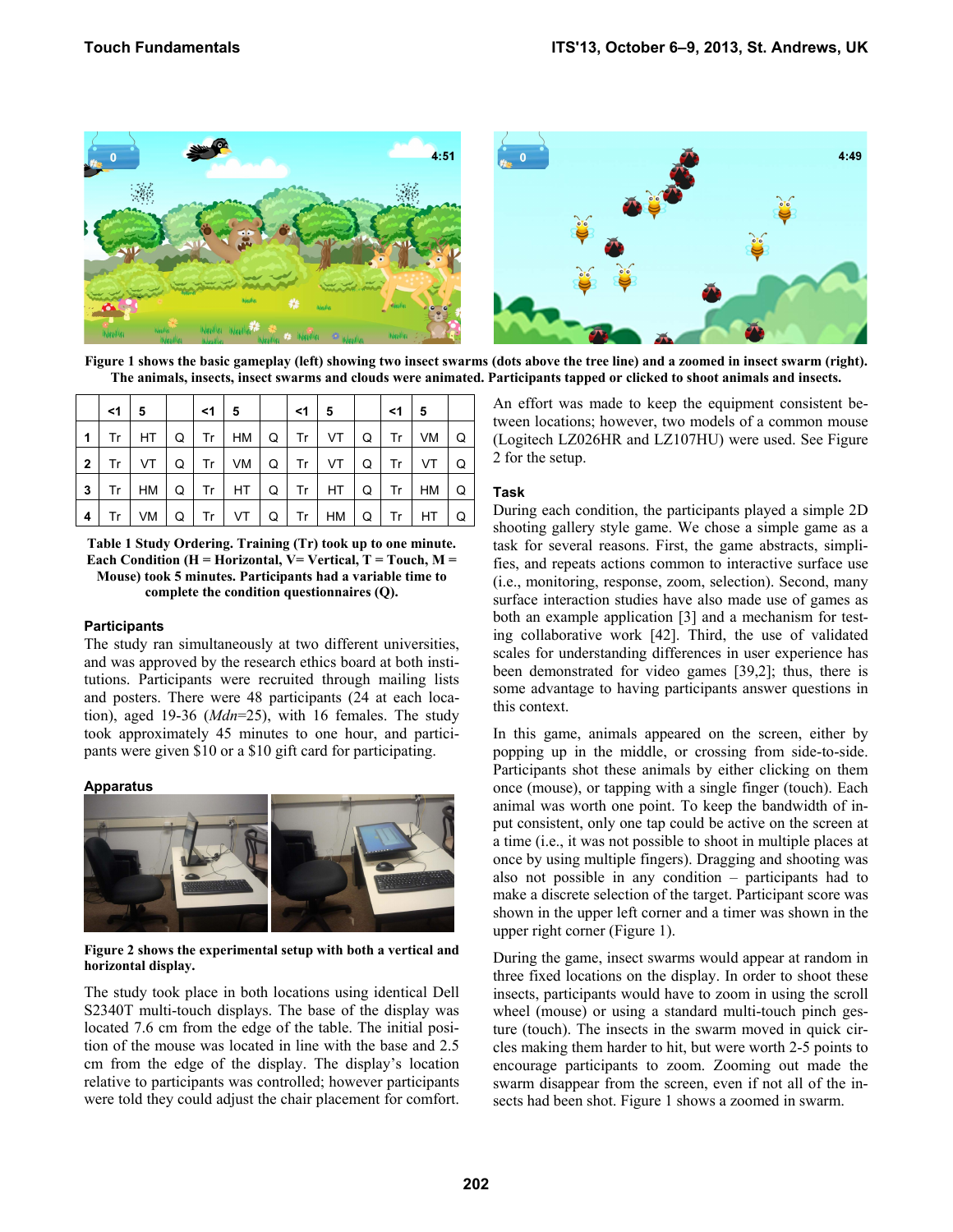Participants were instructed to be as accurate as possible while getting the highest score they could. To increase the challenge, participants were informed that there was a high score to beat  $(1223)$ .

## **Measures**

After each condition, participants completed a series of validated scales. These included the interest-enjoyment scale of the Intrinsic Motivation Inventory [38] (IMI), the Positive and Negative Affect Scale [50] (PANAS), the Player Experience of Needs Satisfaction [39] (PENS), and the NASA task load index [49] (NASA TLX). At the end of the study participants were asked to provide demographic information, to rank each condition, and to provide any comments.

## *Workload and Performance*

To determine the relative workload of the input device and display orientation, we included the NASA Task Load Index (TLX) [49], which was designed to assess workload during tasks. The TLX includes the six subscales: Mental Demands, Physical Demands, Temporal Demands, Own Performance, and Frustration. We report the combined workload score as described by [11]. To determine performance during the task, we calculated a variety of metrics from the game logs, including overall score, or the sum of points for all targets hit, which reflects the speed of system use. We also measured the total number of interactions with the system. In the touch condition, the total number of interactions was defined as the total number of single taps combined with the total number of zoom gestures. A zoom gesture was defined to have ended when one or more fingers involved left the surface of the screen. In the mouse condition, this was defined as the total number of clicks and scrolls, where a scroll was defined to have ended if there was a 150 ms pause before the next change in scroll wheel value was detected (a value determined by inspection and in line with the approach taken for touch). We calculated the hit rate (defined as the percentage of the total number of targets hit over the total number of targets shown), which reflects accuracy in system use. Finally, we calculated the number of insect swarms used (i.e., the number of completed zoom-ins). For an insect swarm to be considered used, the participant would have to completely scroll or zoom in. We gathered this metric to reflect the tradeoff of effort (of zooming) for payoff (in increased score).

# *Experience*

To determine enjoyment of the task, we assessed intrinsic motivation using the 18-item Intrinsic Motivation Inventory [38], which has been used to evaluate experience with video games (e.g., [33]). A series of items are rated on 5-point Likert-scales, ranging from 1 (not at all) to 5 (quite a bit). We only report the interest-enjoyment subscale of the inventory, which reflects intrinsic motivation. To determine overall pleasure of the task, we assessed emotional valence using the Positive Affect Negative Affect ScheduleExpanded (PANAS-X) [50]. In the PANAS-X, participants are asked to state their level of agreement with 20 emotion adjectives on a Likert-scale ranging from 1 (very slightly or not at all) to 5 (extremely). The PANAS-X has been used to evaluate the enjoyment of video games (e.g., [33]).

To deconstruct experience into its underlying constructs, was used the Player Experience of Need Satisfaction Scale (PENS) [39], which investigates game experience from the perspective of Self-Determination Theory [40], and has been used successfully to evaluate games (e.g., [39], [2]). We used PENS after each condition, and participants rated their agreement with a series of statements using a 5-point Likert-scale from 1 (not at all) to 5 (quite a bit). PENS assesses competence, autonomy, relatedness, immersion, and intuitive control [39].

# **RESULTS**

After determining that there were no systematic differences as a result of location (i.e., the two universities)<sup>1</sup>, we performed a 2 (orientation)  $\times$  2 (input device) repeated measures analysis of variance (RM-ANOVA) on each of the performance metrics and each of the validated scales. Pairwise comparisons were corrected using Bonferroni's method of adjusting  $\alpha$ . We first present results of the more common measures of performance, and then describe the results using the validated measures of experience.

# **Workload and Performance**

We present the results for objective performance (from system logs) and subjective workload.

*Speed (Score)*. There was a significant main effect of input on score  $(F_{1,47}=14.9, p \approx 000, \eta_p^2=0.25)$  with participants scoring significantly higher with touch than with mouse *(*Figure 3). Because score is our main performance metric, and all games lasted exactly 5 minutes, this result suggests that touch outperforms mouse in terms of speed, which is in line with previous work on selecting stationary [6,20] and moving [23] targets. There was no main effect of orientation  $(F_{1,47} = 5, p = 473)$  and no interaction of orientation and input (*F1,47=.05, p=.491*).

*Number of Interactions*. There was a main effect of input on the total number of interactions  $(F_{1,47}=14.8, p \approx 0.00)$ ,  $\eta_p^2 = 24$ , where the number of interactions was almost 50% higher in the touch conditions than in the mouse conditions*.*  Thus, participants were engaging with the system more in the touch conditions (Figure 3). There was no main effect

l

 $1$  There was only one significant effect of (or interaction involving) location, which was on score  $(F_{1,47}=5.237, p=.027, \eta_p^2=.10)$ . Participants at one location had a significantly higher score (means of 970 vs. 891, SE=24). It is possible the differences in score between the two locations may be attributed to the slightly different setup, or simply to the expertise in the population that was recruited. There was, however, no interaction of location on any of the factors under consideration.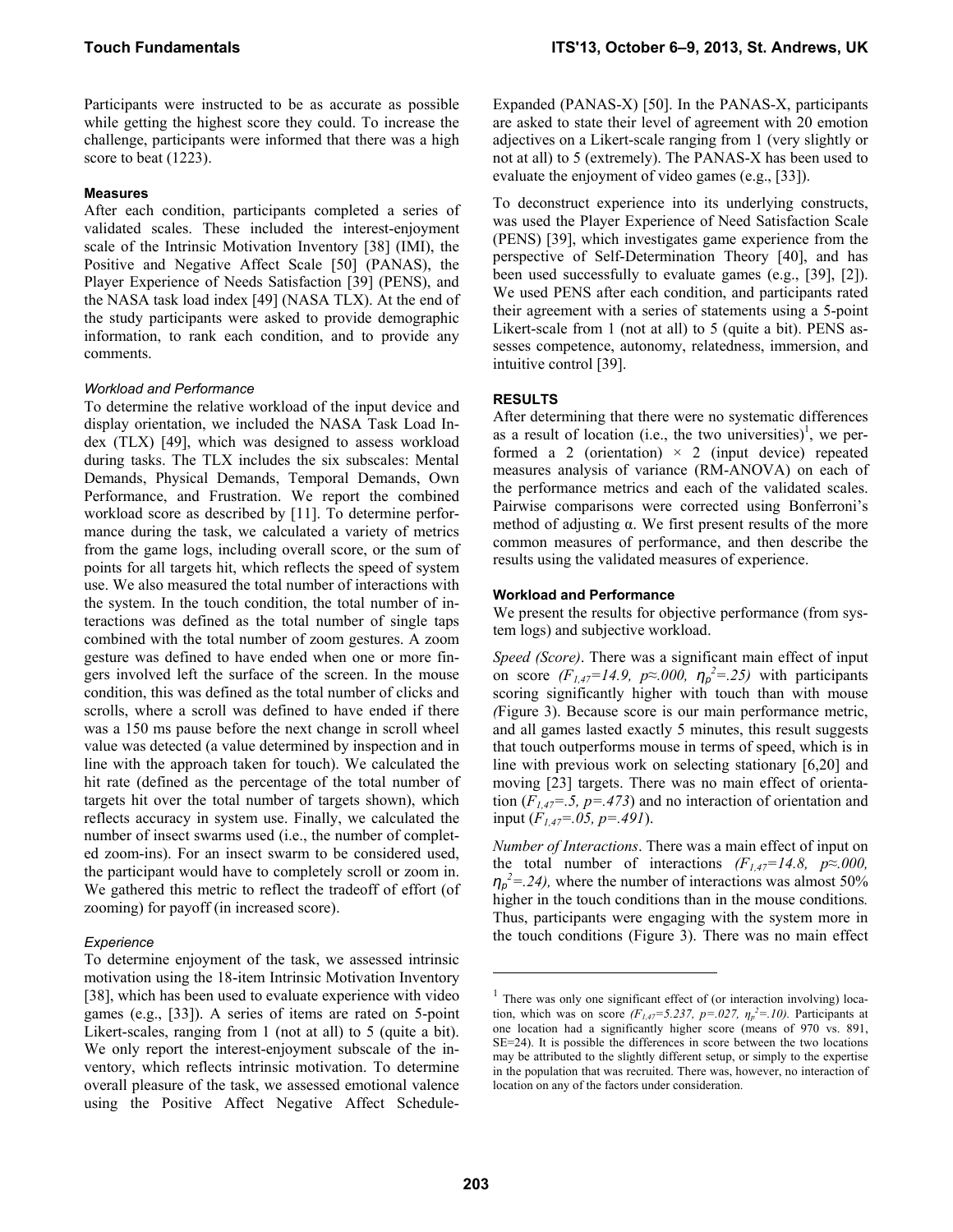of orientation  $(F_{1,47}=1.0, p=.334)$  and no interaction of orientation and input  $(F_{1,47} = 1.8, p = 191)$ .

*Accuracy (Hit Rate)*. There was a main effect of input on the hit rate  $(F_{1,47}=18.4, p \approx 000, \eta_p^2=0.29)$ , with participants hitting a higher percentage of targets with touch than with the mouse (Figure 3). There was no main effect of orientation  $(F_{I,47}=0.01, p=.927)$  and no interaction of orientation and input (*F1,47=2.77, p=.102*).

*Zooming*. There was also a main effect of input on the number of insect swarms used  $(F_{1,47} = 6.9, p = .015, \eta_p^2 = .13)$ with more insect swarms being used in the touch conditions (Figure 3). During the limited time of the play session, participants zoomed in on average one time more in the touch conditions. There was no main effect of orientation  $(F<sub>1,47</sub>=0.6, p=.452)$ ; however, there was a significant interaction between input and orientation  $(F_{1,47}=9.2, p=0.02)$ ,  $\eta_p^2 = 19$ ,  $M_{VT} = 14.8$ ,  $M_{HT} = 15.0$ ,  $M_{VM} = 14.4$ ,  $M_{HM} = 13.8$ , *SE<sub>VT</sub>*= 29, *SE<sub>HT</sub>*= 26, *SE<sub>VM</sub>*= 37, *SE<sub>HM</sub>*= 46), where pairwise comparisons show that there was a significant difference between mouse and touch in the horizontal condition  $(p=003)$ , but not in the vertical condition  $(p=176)$ .

*Workload*. There were no main effects of input *(F<sub>1,47</sub>=1.36,*  $p=0.25$ ) or orientation *(F<sub>1,47</sub>=.03, p=.857)* on the combined NASA-TLX scale for subjective workload; however, there was a significant interaction between orientation and input  $(F_{1,47}=12.71, p \approx 000, \eta_p^2 = 0.21, M_{VT}=6.1, M_{HT}=5.8,$  $M_{VM} = 5.7$ ,  $M_{HM} = 5.9$ ,  $SE_{VT} = .23$ ,  $SE_{HT} = .22$ ,  $SE_{VM} = .20$ ,  $SE_{HM}$ =.22). Pairwise comparisons reveal significantly higher ratings of workload for touch in the vertical orientation *(p=.017)*, but no differences between touch and mouse in the horizontal orientation *(p=.589)* 



**Figure 3 Mean and SE of Score, Total Interactions (Int.), Zooms and Accuracy. Table shows means.**

#### **Experience**

We present the results of enjoyment, affect, need satisfaction, and preference (Figure 4).

*Enjoyment.* There was a significant effect of input on interest-enjoyment ( $F_{1,47}$ =17.89,  $p \approx 0.00$ ,  $\eta_p^2 = 0.28$ ), with touch being perceived as more enjoyable than mouse. There was no main effect of orientation  $(F<sub>1.47</sub>=.08, p=.777)$  or interaction of orientation and input  $(F_{1,47} = .04, p = .850)$ .

*Affect.* The significant main effect for positive affect *(F<sub>1,47</sub>*=9.50, *p*≈*.000*,  $η<sub>p</sub><sup>2</sup> = .17$ ), showed that touch was perceived as more positive, whereas the marginal effect for negative affect  $(F_{1,47}=3.92, p=.054, \eta_p^2=.08)$  showed that mouse input was perceived as more negative. There was no main effect of orientation  $(F_{1,47} = .42, p = .519, F_{1,47} = .41,$ *p=.524*) or interaction of orientation and input on either positive or negative affect  $(F_{1,47}=1.04, p=.312, F_{1,47}=3.73,$ *p=.059)*.

*Competence*. The significant main effect for competence  $(F_{1,47}=9.03, p<0.01, \eta_p^2=16)$ , showed that users perceived themselves as more competent when using touch than when using a mouse. There was no main effect of orientation  $(F_{1,47}=.82, p=.371)$  or interaction of orientation and input (*F1,47=1.52, p=.224).*

*Autonomy*. The significant main effect for autonomy  $(F_{1,47}=8.45, p<0.01, \eta_p^2=1.15)$ , showed that users perceived themselves as more in control (i.e., operating under their own volition) when using touch than when using a mouse. There was no main effect of orientation  $(F_{1,47}=2.68)$ ,  $p=108$ ) or interaction of orientation and input  $(F<sub>1.47</sub>=.06)$ , *p=.811).*

*Relatedness*. The significant main effect for relatedness  $(F_{1,47}=4.90, p<.05, \eta_p^2=0.09)$ , showed that users perceived themselves as more connected to others when using touch than when using a mouse. There was no main effect of orientation  $(F_{I,47} = .09, p = .761)$  or interaction of orientation and input  $(F_{1,47}=.98, p=.328)$ 

*Immersion*. The significant main effect for immersion  $(F_{1,47}=12.84, p<0.01, \eta_p^2=0.22)$ , showed that users perceived themselves as more immersed when using touch than when using a mouse. There was no main effect of orientation  $(F_{1,47} = .43, p = .518)$  or interaction of orientation and input *(F1,47=1.73, p=.195)*.

*Intuitive Control*. There was no significant main effect for intuitive control  $(F_{1,47}=2.07, p=.16)$ , showing that users did not perceive either touch or mouse to be more intuitive to use. There was also no main effect of orientation  $(F_{1,47} = 0.0)$ ,  $p=0.964$ ) or interaction of orientation and input ( $F_{1,47}=0.20$ , *p=.660)*.

*Preferences*. We asked participants to rank the conditions in order of preference (scale 1-4, 1=best). A Friedman test revealed that participants ranked the conditions differently  $(X^2$ <sub>3</sub>=32.1, p  $\approx$ .000). Pairwise comparisons using Wilcoxon signed-ranked tests revealed that Horizontal Touch was ranked significantly higher than Horizontal Mouse (*z=4.5, p*<sup>≈</sup>*.000*) and Vertical Touch was ranked significantly higher than Vertical Mouse (*z=2.0, p=.049*), showing that participants preferred touch, regardless of orientation. Vertical Mouse was ranked significantly higher than Horizontal Mouse  $(z=3.4, p=.001)$ ; however, there was no difference between Vertical and Horizontal Touch (*z=.8, p=.421*), showing that orientation did not affect preferences for touch, but that participants preferred using a mouse with a vertical display over a horizontal display; the horizontal mouse condition was the least familiar.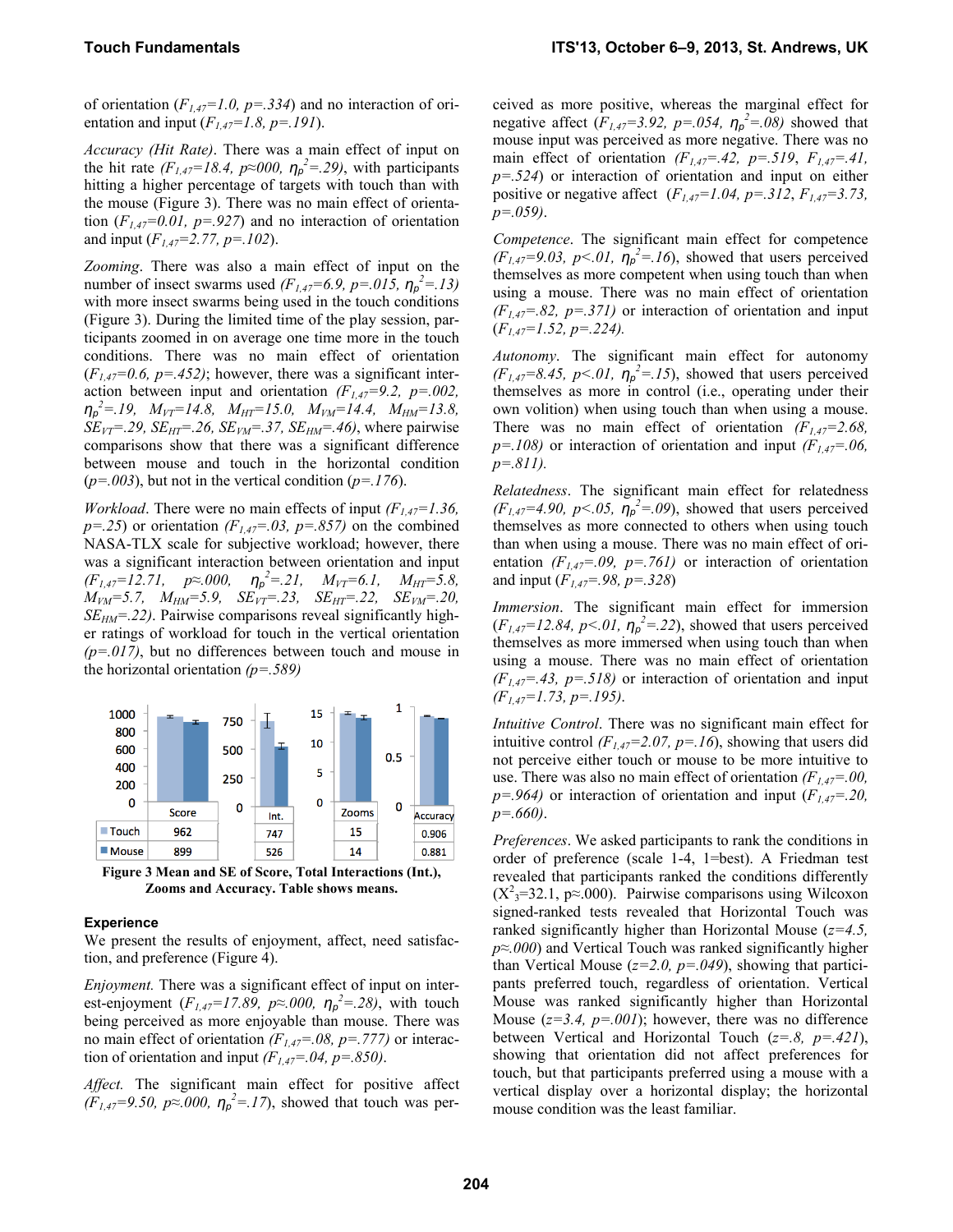

**Figure 4 Mean and SE of Positive Affect (PA), Negative Affect (NA), Enjoyment (Enjoy.), Competence (Compet.), Autonomy (Auton.) , Relatedness(Related) , Immersion(Immer.), and Intuitive Controls (Int. Cont.). Table shows means.** 

#### **Summary of Findings**

There were no effects of orientation on any of the measures of performance or experience. The only interaction involving orientation suggests that input type did not affect perceived workload for horizontal use, but did for vertical use. This makes sense, as the participant would be more fatigued from having to hold their arm up in the vertical condition when using touch, but would experience no differences of physical effort from using the mouse to interact with a vertical or horizontal display.

The differences resulting from input type showed that touch outperformed mouse in terms of both speed (score) and accuracy (hit rate), and also supported more interactions overall and a higher number of insect zooms. These results suggest that there was no speed/accuracy tradeoff as a result of input type, and that participants engaged more with the system in the touch conditions. Not only did touch provide better performance, but touch also outperformed mouse in terms of positive affect, interest-enjoyment, competence, autonomy, relatedness, and immersion. These results show that participants were significantly happier (positive affect) and had more fun (interest enjoyment) when using the multi-touch display. In addition, participants felt more competent (competence), more in control (autonomy), more related to others (relatedness) and more immersed (immersion). Finally participants ranked touch significantly higher than mouse for both vertical and horizontal orientations.

The differences between touch and mouse for performance and experience cannot, however, be attributed to differences in workload or intuitive control, as we found no main effects of touch on ratings of workload or intuitive control. This contrasts the general assumption that touch is more intuitive but also more fatiguing.

#### **DISCUSSION**

Participants systematically rated their experience with touch better than that of the mouse over several factors. There may be several reasons for these differences. First, participants actually performed better in terms of both speed and accuracy with the touch interface than the mouse. They may have perceived this difference (either intuitively or by viewing the score) and felt more competent, because they actually were more competent. Second, we don't know how the challenge of each interface was interpreted: perhaps touch was more challenging due to the physical nature, or less challenging because you could use two hands. Third, the higher number of total interactions and higher number of zooms in the touch conditions suggest that participants were engaging with the system more in the touch conditions. This increased engagement may be reflected in their responses. Fourth, there may be something inherently more appealing about the direct nature of multi-touch interaction particularly when applied to a game.

Participants had higher percentage of targets hit with touch over mouse (accuracy). However, combined with the higher number of total interactions this also suggests that touch was less efficient (it may take more than one touch to hit an animal or insect). Despite this potential lack of efficiency, experience measures were overwhelmingly in favor of the touch condition, suggesting that this was either unimportant to, or not noticed by participants.

It should also be noted that the NASA TLX measures perceived workload, not actual workload. This is interesting in light of the input by orientation interaction found in Workload. If touch does indeed have a higher workload, but the same perceived workload as a mouse, this means that participants may get fatigued by the higher workload, but not perceive the differences. Perhaps a longer experiment could be conducted to further investigate perceived and actual fatigue.

The zooming interaction of input by orientation may have been caused by participant perspective. Participants were observed to lean over the screen in the horizontal touch condition and sit back for all other conditions. This different perspective may have led them to interact more with the very small insect swarms.

Further, the game used is a single player game, but the results indicated significant differences in feelings of relatedness. These findings are not intuitive: how can a single player game make us feel close to others? We can answer this question by considering the continuum of feeling related. It is not the case that using touch input lets us experience deep connections to other people; but that compared to using the mouse, the feeling of being connected increases. Relatedness is defined by acknowledgement, support, and impact; among these, only impact does not depend on external assessment. Thus, we assume that the differences in performance and competence support the feeling of having an impact, and therefore to an increase in relatedness.

#### **Extension Beyond Games**

We expect that the same trends of needs satisfaction, affect, interest/enjoyment, and presence/immersion to be similar for non-gaming situations. Consistently, our results confirm the performance results in other studies, in particular the work relating to selection of stationary and moving targets [6,20,23]. This suggests that our results are more related to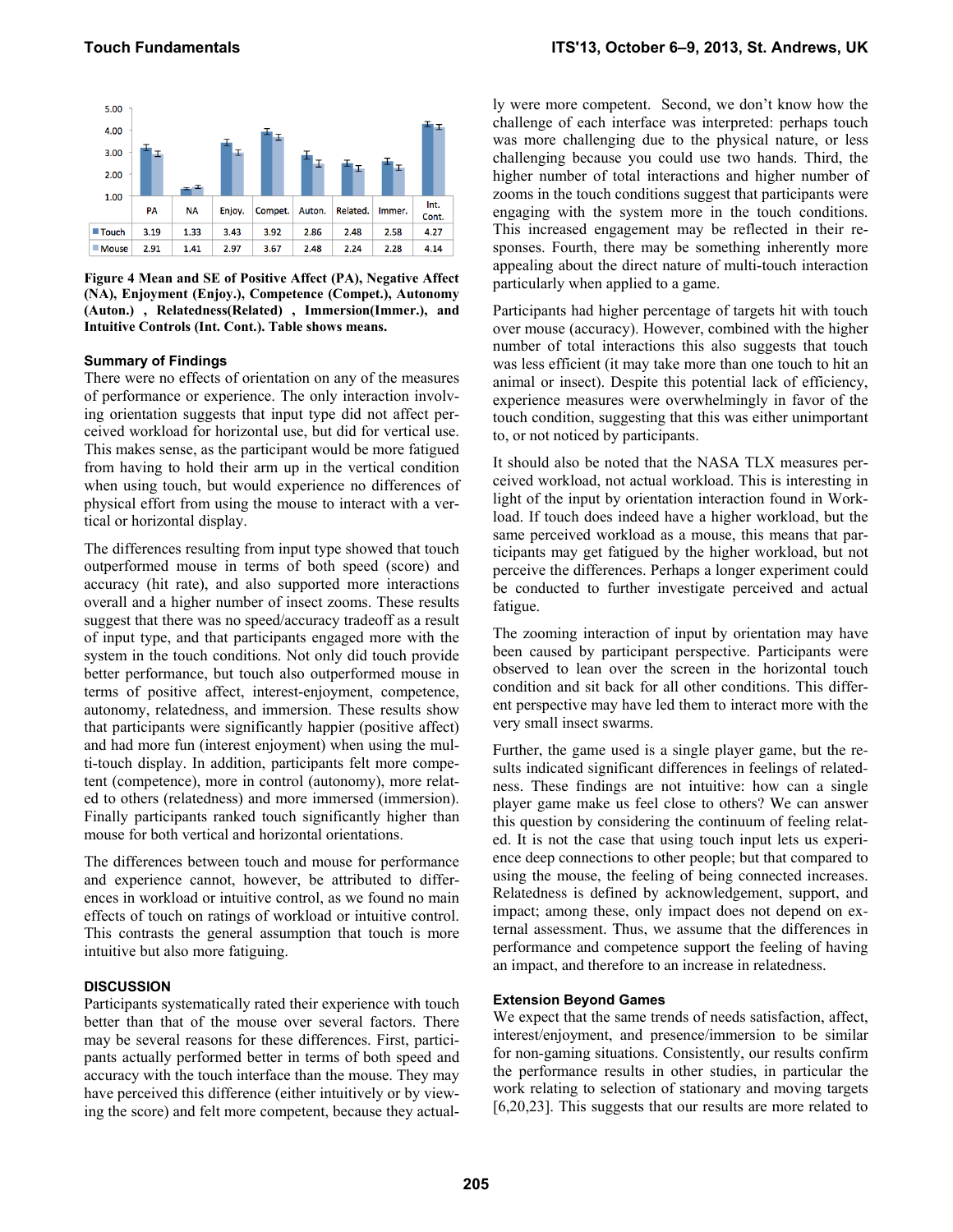input device than task, which was kept consistent across conditions. Our expectation is that if you change the task, the trends will stay the same. The magnitude of differences in affect and interest/enjoyment, for example, may become more pronounced as we expect people to enjoy a game.

As for the actual tools themselves, PENS and IMI in particular may need to be adjusted slightly to suit situations other than games. The words "player" may need to be changed to "person" and "game" to "task". Despite these changes, we expect that these scales can be applied to many technologies, as the task may change but not the construct that is being evaluated. It should also be noted that there is a similar scale to PENS, not in the context of games, called the Basic Physiological Needs Satisfaction scale (BPNS) [4]. BPNS can be applied to work settings; however, it does not measure immersion or intuitiveness of controls.

#### **The Value of Understanding Experience**

We designed our study to require only very simple interactions with hands and fingers, in part to provide a comparable condition to the mouse, but also to demonstrate the power of the validated scales as a tool for measuring experience. With even simple interactions, there were significant differences found in experience that provide a richer understanding for why touch interaction may be a better choice for this type of repeated selection task.

While the performance metrics demonstrate that people can achieve higher scores and tend to interact more when using touch, the experience metrics add to that understanding by demonstrating that they also feel better and more engaged (PANAS-X), more competent, autonomous, and related (PENS). Indeed, these experience metrics may partly explain why people interacted more when using touch than when using a mouse.

While the findings of our study suggest benefits for touch over mouse, and highlight differences between vertical and horizontal setups, we consider the primary contribution of this paper to be the demonstration of these experience measures as a tool to enrich our understanding of more commonly applied performance metrics, at a lower cost than running an observational study. Observational studies are time intensive and require a significant amount of training in order to get interesting and significant results. Validated scales, in contrast take minutes to apply and analyze with minimal training

That is, while other lab studies have shown similar performance improvements when using touch, and other observational studies provide frameworks and models for understanding behaviour at and around touch devices, this work demonstrates a clear benefit to people's affect, need satisfaction, and engagement when using touch interaction. Specifically, we strongly recommend that future researchers include these validated scales when conducting studies involving multi-touch surfaces, and expect they will result in a deeper understanding of differences between techniques and technologies.

## **Designing for the Touch Experience**

Our study builds on previous studies of touch interaction, but provides additional insights to designers. In particular, improved feelings of competence through touch can be used when designing interfaces for novices, but should be carefully considered when designing safety critical systems, when careful consideration of one's actions is vital. Our results also indicate that touch interaction improves positive affect and feelings of autonomy, which may be valuable in the design of interfaces intended to support creativity, or in assistive technologies designed to support feelings of independence and improved well-being.

Our results also provide evidence that touch interaction is a good choice in the design of immersive interfaces. This has immediate implications in the design of games, but also in the design of software that may require focused or longterm engagement, which includes many work applications.

## **Limitations of the Study**

As with any single study, we made design decisions that introduce tradeoffs. Specifically, the game we used is very simple. It does not involve complex, cognitively demanding tasks (much like previous work involving simple computer tasks), and as a result, our play sessions were very short (5 min). It is also difficult to argue that the game is enjoyable over the full 20 minutes of play, and some participants expressed boredom near the end. It could be interesting to use a more complex game to see if the differences are more (or less) pronounced; however, as the complexity of the game task increases, so does the required training time. It also becomes more difficult to create a touch based game with an equivalent mouse version.

We show many significant differences, some of which are small in value. This is both a limitation and strength. While we would like the interfaces to create vastly different experiences, we have shown that these tools can be used to detect even small, but consistent, differences in experience.

Participants could also use two hands in the touch condition, which may account for higher speed. Even though only one touch could be active on the screen, with two hands they may have a smaller distance to the target. Additionally, participants were not able to hit insect targets without zooming in, even though the precision enabled by the mouse might make have made this possible to accomplish. Enabling this ability may have highlighted some of the precision benefits inherent in mouse interaction. Nonetheless, a future study that uses these validated scales could reveal a more nuanced understanding of this benefit.

## **CONCLUSION AND FUTURE WORK**

In the work, we evaluated the differences in performance and, more importantly, experience between direct touch and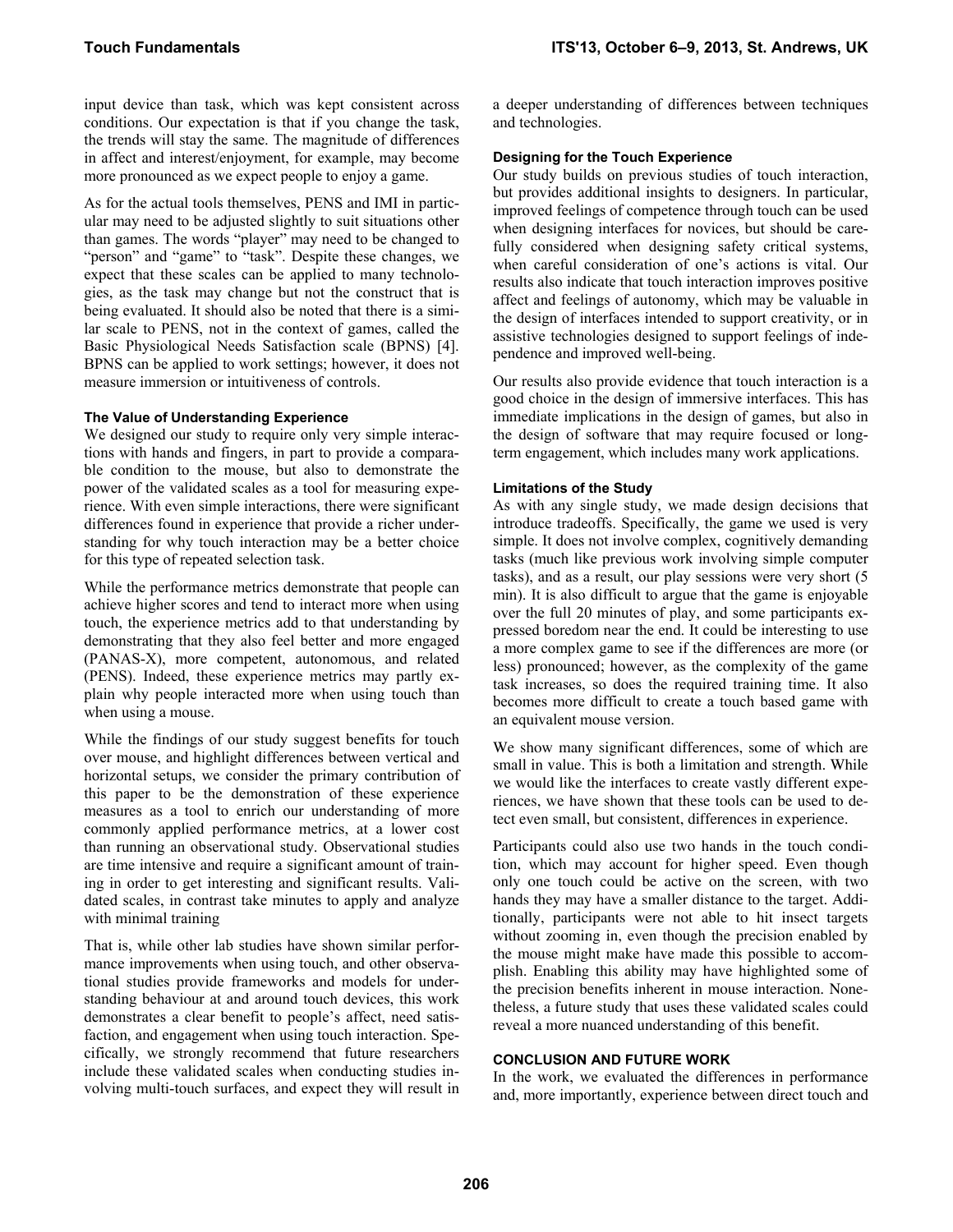mouse input on horizontal and vertical surfaces using a simple application and several validated scales. We make several contributions. First we show that touch improved experience using a variety of measures related to enjoyment, engagement, volition, and competence. Second, we show that these improvements do not come at a performance cost, but that performance was also improved using touch. Third, we show that our findings are not affected by the orientation of the display, suggesting that the advantages of touch are applicable to both horizontal and vertical screens. Fourth, we demonstrate an effect and efficient method for gathering experience with surface applications. Finally, we discuss the implications of improved experience of touch input for designers of interactive surface applications.

There are several avenues for future work. This straightforward method for understanding experience could be extended to other input devices used on interactive surfaces such as tangibles and secondary handheld displays. Also, while our initial work, presented here, applies these scales in a game-like application, future work should be done to validate the scales used in other contexts.

As interactive surfaces become more prevalent, the focus on experience—over and above usability—is fundamental for product designers looking to establish their brand. As researchers, we make choices in the design of our interaction techniques and we can add value to our work by explaining the experiential differences that result from these choices. Our work demonstrates for one domain (touch vs. mouse) how deconstructing experience using established theories and scales can provide significant value for our understanding of how people interact with technology.

#### **ACKNOWLEDGEMENTS**

We would like to thank the Natural Sciences and Engineering Council of Canada (NSERC), NSERC's Digital Surface Software Application Network (Surfnet), and the Graphics Animation & New Media (GRAND) NCE for funding.

#### **REFERENCES**

- 1. Azad, A., Ruiz, J., Vogel, D., Hancock, M., and Lank, E. Territoriality and behaviour on and around large vertical publicly shared displays. *DIS* (2012). 468-477.
- 2. Birk, M. & Mandryk, R.L. Control Your Game-Self: Effects of Controller Type on Enjoyment, Motivation, and Personality in Game. *CHI* (2013), 685-694.
- 3. Chaboissier, J., Isenberg, T., & Vernier, F. RealTimeChess: lessons from a participatory design process for a collaborative multi-touch, multi-user game. *ITS* (2011)*.* 97-106.
- 4. Deci, E. L., & Ryan, R. M. The "what" and "why" of goal pursuits: Human needs and the self-determination of behavior. *Psychological Inquiry* (2000)*, 11,* 227-268
- 5. Dietz, P., & Leigh, D. DiamondTouch: a multi-user touch technology. *UIST* (2001) 219-226
- 6. Forlines, C., Wigdor, D., Shen, C., and Balakrishnan, R. Direct-touch vs. mouse input for tabletop displays. *CHI*  (2007), 647-656
- 7. Guimbretiére, F., & Winograd, T. FlowMenu: combining command, text, and data entry *UIST* (2000) 213-216.
- 8. Han, J. Y. Low-cost multi-touch sensing through frustrated total internal reflection. *UIST* 2005, 115-118.
- 9. Hancock, M. S., Nacenta M., Gutwin, C. and Carpendarle, S. The effects of changing projection geometry on the interpretation of 3D orientation on tabletops. *ITS (*2009)*,* 175-182.
- 10.Hancock, M. S., Vernier, F. D., Wigdor, D., Carpendale, S., & Shen, C. Rotation and translation mechanisms for tabletop interaction. *In Horizontal Interactive Human-Computer Systems, TableTop* (2006)*,* 8
- 11.Hart, S. G. NASA-Task Load Index (NASA-TLX); 20 Years Later. *HFES* (2006), 904-908.
- 12.Hassenzahl, M., & Tractinsky, N. User experience-a research agenda. *Behaviour & Information Technology* (2006), *25*(2), 91-97.
- 13.Hinrichs, U. & Carpendale, S. Gestures in the wild: studying multi-touch gesture sequences on interactive tabletop exhibits. *CHI* (2011). 3023-3032.
- 14.Hinrichs, U., Schmidt, H., & Carpendale, S. EMDialog: Bringing information visualization into the museum. *Visualization and Computer Graphics (*2008), *14*(6), 1181-1188.
- 15.Hodges, S., Izadi, S., Butler, A., Rrustemi, A., & Buxton, B. ThinSight: versatile multi-touch sensing for thin form-factor displays. *UIST* (2007) 259-268.
- 16.Hornecker, E. I don't understand it, but it is cool–Visitor Interaction with a Multi-Touch Table in Museum. *Tabletop* (2008).
- 17.Izadi, S., Brignull, H., Rodden, T., Rogers, Y., & Underwood, M. Dynamo: a public interactive surface supporting the cooperative sharing and exchange of media. *UIST* (2003), 159-168.
- 18.Johnson, D., & Gardner, J., Personality, Motivation and Video Games (2010). *CHI* (2010), 276-279.
- 19.Kaltenbrunner, M., & Bencina, R. reacTIVision: a computer-vision framework for table-based tangible interaction. *TEI* (2007) 69-74.
- 20.Kin, K., Agrawala, M., and DeRose, T. Determining the benefits of direct-touch, bimanual, and multifinger input on a multitouch workstation. *GI* (2009), 119-124.
- 21.Kruger, R., Carpendale, S., Scott, S. D., & Tang, A. Fluid integration of rotation and translation. *CHI* (2005), 601-610.